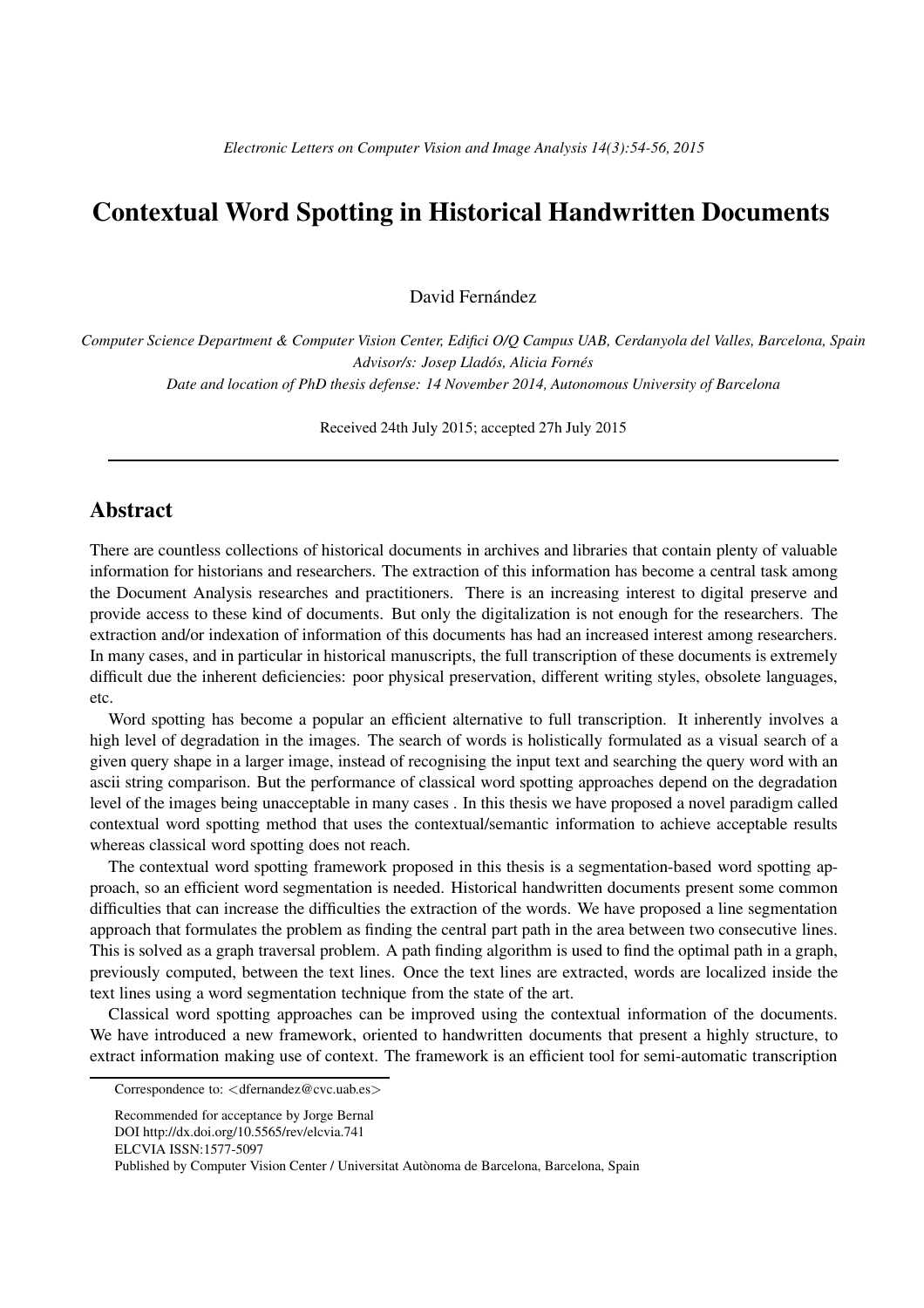that uses the contextual information to achieve better results than classical word spotting approaches. The contextual information is automatically discovered by recognizing repetitive structures and categorizing all the words according to semantic classes. The most frequent words in each semantic cluster are extracted and the same text is used to transcribe all them.

The experimental results achieved in this thesis outperform classical word spotting approaches demonstrating the suitability of the proposed ensemble architecture for spotting words in historical handwritten documents using contextual information.

## References

- [1] David Fernández-Mota, Pau Riba, Alicia Fornés, Josep Lladós. A graph-based approach for segmenting touching lines in historical handwritten documents. *IJDAR*. 2014.
- [2] Josep Lladós, Marçal Rusiñol, Alicia Fornés, David Fernández-Mota, Anjan Dutta. On the Influence of Word Representations for Handwritten Word Spotting in Historical Documents. *IJPRAI*. 2012.
- [3] David Fernández-Mota, Pau Riba, Alicia Fornés, Josep Lladós. On the Influence of Key Point Encoding for Handwritten Word Spotting. In *International Conference on Frontiers in Handwriting Recognition*. 2014.
- [4] Pau Riba, Jon Almazán, Alicia Fornés, David Fernández-Mota, Ernest Valveny, Josep Lladós. e-Crowds: a mobile platform for browsing and searching in historical demography-related manuscripts. In *International Conference on Frontiers in Handwriting Recognition*. 2014.
- [5] David Fernández-Mota, Jon Almazán, Núria Cirera, Alicia Fornés & Josep Lladós. *BH2M*: the Barcelona Historical Handwritten Marriages database. In *International Conference on Pattern Recognition*. 2014.
- [6] David Fernández-Mota, R. Manmatha, Josep Lladós & Alicia Fornés. Sequential Word Spotting in Historical Handwritten Documents. In *Workshop on Document Analysis Systems*. 2014.
- [7] David Fernández-Mota, Simone Marinai, Josep Lladós & Alicia Fornés. Contextual Word Spotting in Historical Manuscripts using Markov Logic Networks. In *Workshop on Historical Document Imaging and Processing*. 2013.
- [8] Dimosthenis Karatzas, Faisal Shafait, Seiichi Uchida, Masakazu Iwamura, Lluis Gomez, Sergi Robles, Joan Mas, David Fernández-Mota, Jon Almazán, Lluis Pere de las Heras. ICDAR 2013 Robust Reading Competition. In *International Conference on Document Analysis and Recognition*. 2013.
- [9] Lluis Pere de las Heras, David Fernández-Mota, Alicia Fornés, Ernest Valveny, Gemma Sanchez, Josep Llad´os. Perceptual retrieval of architectural floor plans. In *Workshop on Graphics Recognition*. 2013.
- [10] Lluis Pere de las Heras, David Fernández-Mota, Ernest Valveny, Josep Lladós, Gemma Sanchez. Unsupervised wall detector in architectural floor plan. In *International Conference on Document Analysis and Recognition*. 2013.
- [11] David Fernández-Mota, R. Manmatha, Alicia Fornés, Josep Lladós. On Influence of Line Segmentation in Efficient Word Segmentation in Old Manuscripts. In *International Conference on Frontiers in Handwriting Recognition*. 2012.
- [12] Jon Almazán, David Fernández-Mota, Alicia Fornés, Josep Lladós, Ernest Valveny. A Coarse-to-Fine Approach for Handwritten Word Spotting in Large Scale Historical Documents Collection. In *International Conference on Frontiers in Handwriting Recognition*. 2012.